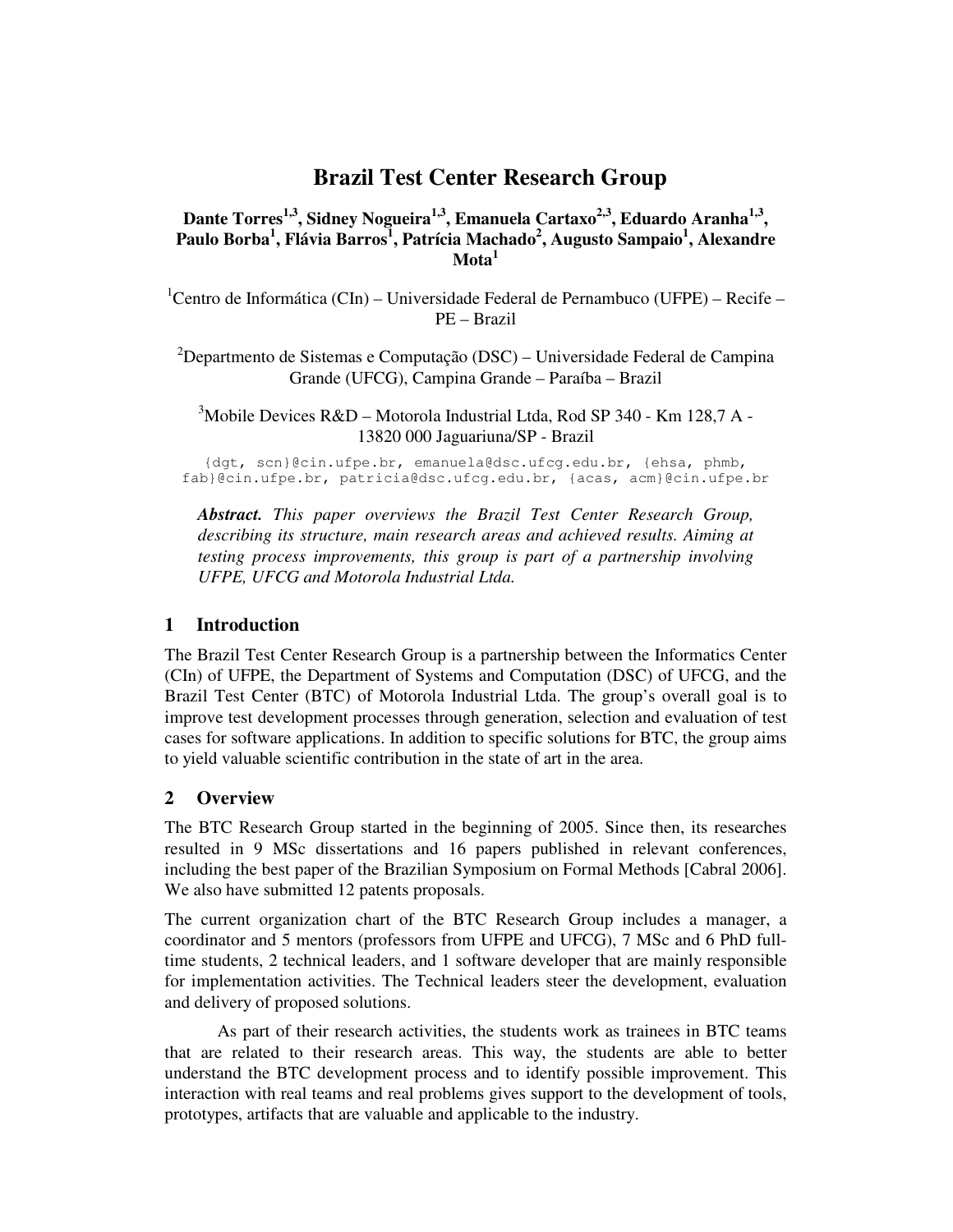The prototypes developed by our the team are evaluated and compared to other tools using empirical software engineering methods (experiments, case studies, surveys, etc.) in the BTC industrial setting. Technical leaders and software developers are responsible for the upgrade and integration of the prototypes in order to provide solutions. Currently, we are evaluating and deploying TaRGeT (Test and Requirements Generation Tool), a tool that we have developed for generating test cases from use cases. TaRGeT is the integration of prototypes and techniques developed in different research works [Cabral 2006, Cartaxo 2006].

#### **3 Research Areas**

In general, automated approaches for test case generation and selection take as input representations in some formal notation. However, most testers and software developers are not used to formal notations. For this reason, the inputs of our tools are usually written in natural language (English). We are developing **natural language processing**  tools for mapping natural language sentences to formal specifications [Leitão 2007]. This mapping allows an automatic translation of structured use cases written in natural language (NL) to a behavioral formal specification [Cabral 2006]. These use cases describe the software features and their interactions.

 We adopt CSP (Communicating Sequential Processes) and Labeled Transition Systems (LTS) to formally specify input NL sentences and behavioral specifications. From these formal specifications, we apply **test case generation** algorithms from CSP specifications [Nogueira 2006] or LTS models [Cartaxo 2006, Andrade 2007] to generate the formal test case specifications (specification of setup steps, preconditions, test procedure, etc.) and test drivers for automatic execution. UML sequence diagrams can also be used as input for test case generation [Cartaxo, Neto and Machado 2007a]. The mapping from formal specifications to NL sentences [Torres 2006] allows the translation from formal test specifications (output of test generation) to natural language test procedures that are suitable for manual test execution.

 Due to the costs of test execution and time-to-market, **test case selection** methods [Cartaxo 2007b] are applied to reduce the size of generated test suites and redundancies, while keeping acceptable coverage rates. In addition, researches on **software product lines** are identifying and isolating the variability between software artifacts, such as the use cases and the test specifications, improving the reuse and modularity of these artifacts, avoiding duplication and other common maintenance problems. To manage the test effort, we are developing **test effort and capacity estimation models** for better scheduling and allocation of test resources [Aranha and Borba 2007]. Several statistical techniques are used to create these models, such as regression analysis, analysis of variance and simulation.

**Reverse model engineering** tools can read a whole test suite written in NL and obtain the formal specification [Leitão 2007] for each contained test case. In sequel, such specifications are combined all together in order to build an up-to-date behavioral formal specification. Additionally, **model checking** techniques are used to perform static tests by comparing the model obtained from a reference implementation against the model obtained from an implementation under test, where both models are obtained through reverse engineering.